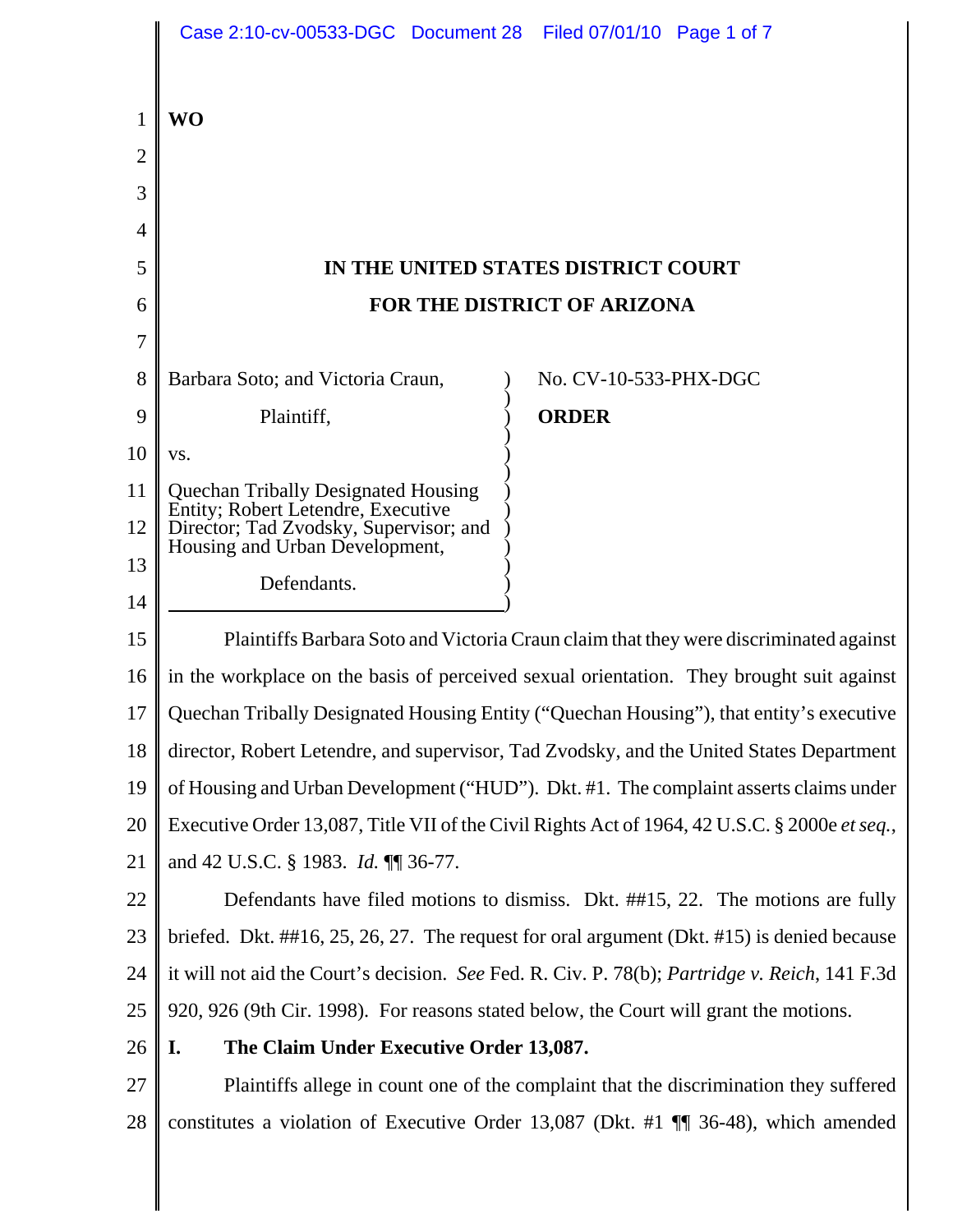1 2 3 4 5 6 7 8 9 10 11 Executive Order 11,478 to provide that it is the policy of the federal government to prohibit discrimination in employment because of sexual orientation. 34 Fed. Reg. 12985 (Aug. 8, 1969); 63 Fed. Reg. 30097 (May 28, 1998). Executive Order 11,478 was further amended to provide that it "does not confer any right or benefit enforceable in law or equity against the United States or its representatives." Exec. Order No. 13152, 65 Fed. Reg. 26115 (May 2, 2000). "Executive Orders 13,087 and 11,478 do not create a judicially enforceable private right of action for [Plaintiffs]." *Centola v. Potter*, 183 F. Supp. 2d 403, 413 (D. Mass. 2002); *see Harmon v. Dep't of Veterans Affairs*, No. 4:06CV1674SWW, 2008 WL 495876, at \*2-3 (E.D. Ark. Feb. 20, 2008); *Logan v. Chertoff*, No. 4:07-CV-1948 CAS, 2009 WL 3064882, at \*1 n.3 (E.D. Mo. Sept. 22, 2009). The Court will grant the motions to dismiss with respect to count one.

12 **II. The Title VII Claim.**

13 14 15 16 17 18 19 20 21 22 23 24 25 Count two of the complaint asserts a sex discrimination claim under Title VII. Dkt. #1  $\P$  49-77. Indian tribes and their agencies are exempt from the requirements of Title VII. 42 U.S.C. § 2000e(b)(1); *see Pink v. Modoc Indian Health Project, Inc.*, 157 F.3d 1185, 1188 (9th Cir. 1998); *Dawavendewa v. Salt River Project Agric. Improvement Dist.*, 276 F.3d 1150, 1159 & n.9 (9th Cir. 2002); *NLRB v. Chapa De Indian Health Program, Inc.*, 316 F.3d 995, 1001 (9th Cir. 2003). Quechan Housing is an arm of the federally-recognized Quechan Tribe of the Fort Yuma Indian Reservation. *See* 74 Fed. Reg. 40218, 40221 (Aug. 11, 2009). Plaintiffs, therefore, may not bring a Title VII claim against Quechan Housing. *See Pink*, 157 F.3d at 1188 ("The district court properly concluded that Pink could not bring suit against Modoc under Title VII."); *Duke v. Absentee Shawnee Tribe of Okla. Hous. Auth.*, 199 F.3d 1123, 1126 (10th Cir. 1999) (dismissing Title VII claim against tribal housing entity); *Dillon v. Yankton Sioux Tribe Hous. Auth.*, 144 F.3d 581, 584 & n.3 (8th Cir. 1998) (same).

26 27 28 Nor may Plaintiffs assert Title VII claims against individual Defendants Robert Letendre and Tad Zvodsky. "Title VII applies to employers, not employees." *Coffin v. Safeway, Inc.*, 323 F. Supp. 2d 997, 1002 (D. Ariz. 2004) (citing *Miller v. Maxwell's Int'l,*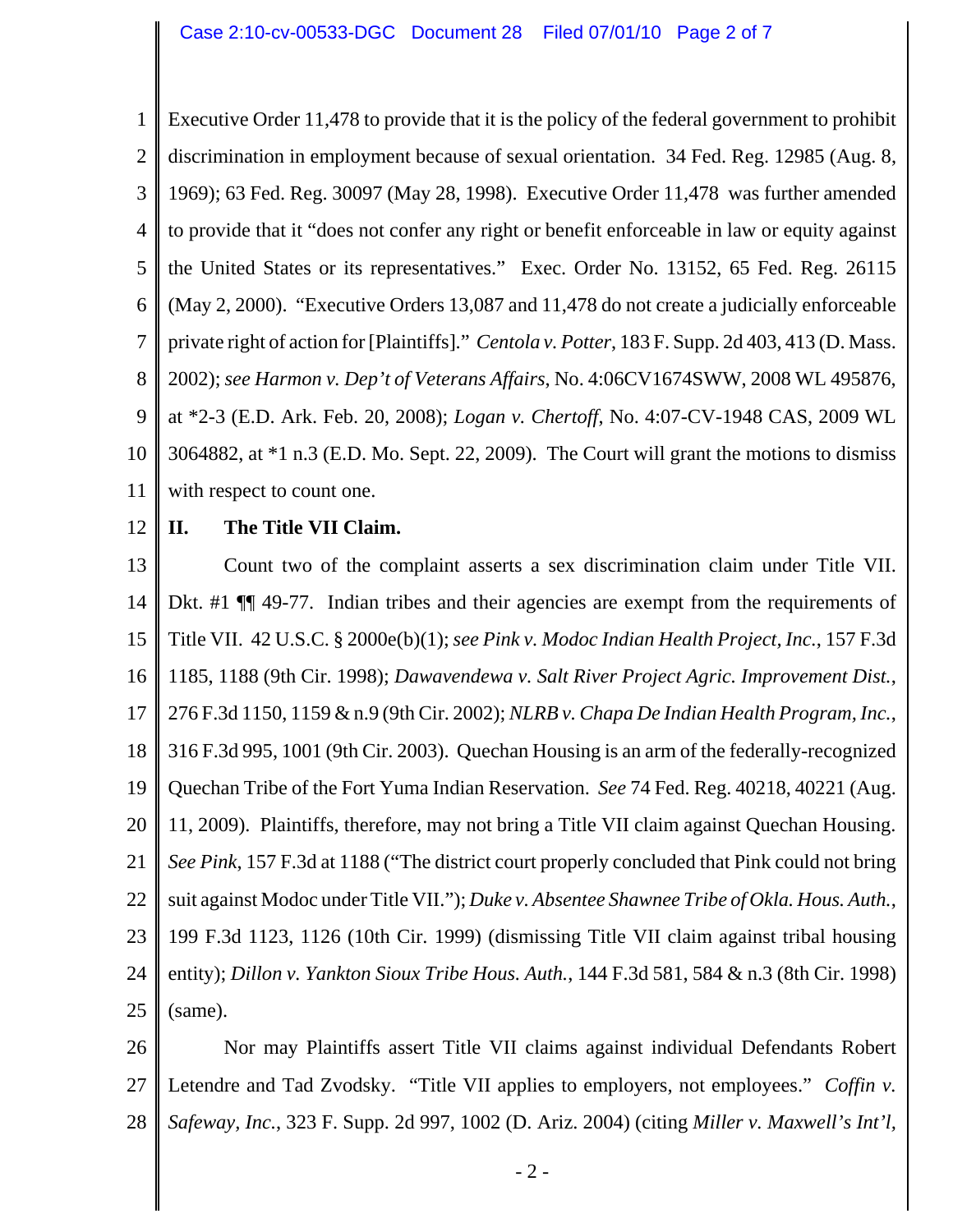1 2 3 4 *Inc.*, 991 F.2d 583, 587 (9th Cir. 1993)). This limitation applies even where the offending employee is a director or supervisor. *See id.*; *Pink*, 157 F.3d at 1189 ("[C]ivil liability for employment discrimination does not extend to individual agents of the employer who committed the violations, even if that agent is a supervisory employee.").

5

6

7

HUD argues that the Title VII claim fails because Plaintiffs were employed not by HUD, but by Quechan Housing. Dkt. #22 at 3-5. Plaintiffs do not address this argument in their response. *See* Dkt. #25.

8 9 10 11 12 13 Title VII prohibits discrimination by an "employer." 42 U.S.C. § 2000e-2(a). While the complaint alleges generally that Plaintiffs were "Federally employed by Defendant Quechan Housing/HUD" (Dkt. #1 ¶ 18), it asserts no facts showing an employment relationship with HUD. The complaint makes clear that at all times Plaintiffs were "employees of Defendant *Quechan Housing* and subject to the direct or indirect control of Defendant." *Id.* ¶ 25 (emphasis added); *see* Dkt. #25 ¶ 54.

14 15 16 17 18 19 20 21 22 23 24 25 26 27 28 To avoid dismissal, the complaint must plead "enough facts to state a claim to relief that is plausible on its face." *Bell Atl. Corp. v. Twombly*, 550 U.S. 544, 570 (2007). This plausibility standard "asks for more than a sheer possibility that a defendant has acted unlawfully," demanding instead sufficient factual allegations to allow "the court to draw the reasonable inference that the defendant is liable for the misconduct alleged." *Ashcroft v. Iqbal*, 129 S. Ct. 1937, 1949 (2009). Plaintiffs have failed to plead facts sufficient to show an employment relationship, direct or otherwise, with HUD. Because Title VII applies only to the conduct of employers, *see* 42 U.S.C. § 2000e-2(a), the Title VII claim against HUD must be dismissed. *See EEOC v. Pac. Maritime Ass'n*, 351 F.3d 1270, 1277 (9th Cir. 2003) (reversing judgment on Title VII claim where there was no employment relationship between the parties); *Marks v. Ariz. Dep't of Economic Sec.*, No. CV 09-1591-PHX-JAT, 2010 WL 1416035, at \*3 (D. Ariz. Apr. 8, 2010) (dismissing Title VII claim where the plaintiff failed to sufficiently allege an employment relationship); *EEOC v. Creative Networks, LLC*, No. CV 05-3032-PHX-SMM, 2009 WL 777189 (D. Ariz. Mar. 19, 2009) (no Title VII claim against the parent company of the victim's employer); *Valdez v. Big O Tires, Inc.*, No. CV-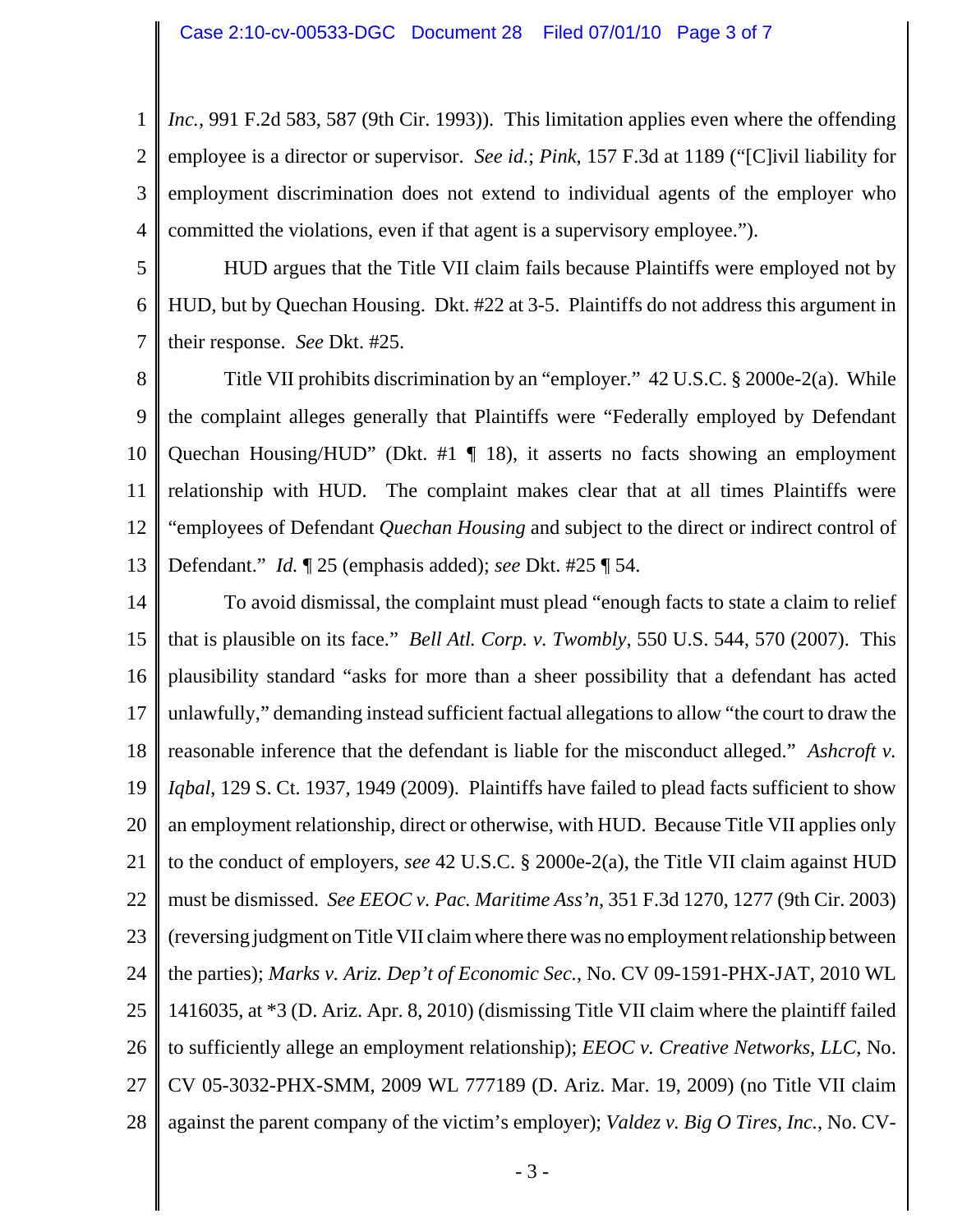1 2 3 4 5 6 7 04-1620-PHX-JAT, 2006 WL 1794756, at \*1-2 (D. Ariz. June 27, 2006) (no Title VII claim against the franchisor of the plaintiff's employer); *see also Marceau v. Blackfeet Hous. Auth.*, 540 F.3d 916, 927-27 (9th Cir. 2008) (HUD had no civil liability to tribal members where HUD funded projects of tribal housing authority); *Snyder v. Navajo Nation*, 382 F.3d 892, 896-97 (9th Cir. 2004) (affirming dismissal of tribal employees' claims against the United States where they were "in reality claims against the tribe, [the plaintiffs'] true employer"). In summary, the complaint asserts no legally or factually cognizable Title VII claim

against any Defendant. The motions to dismiss will be granted as to the Title VII claim.

9

8

## **III. The Claim Under 42 U.S.C. § 1983.**

10 11 12 13 14 15 16 Count two of the complaint asserts a claim under 42 U.S.C. § 1983 based on the same conduct underlying the Title VII claim. Dkt. #1 ¶ 61. "The purpose of § 1983 is to deter state actors from using the badge of their authority to deprive individuals of their federally guaranteed rights." *McDade v. West*, 223 F.3d 1153, 1139 (9th Cir. 2000). "To state a cause of action under § 1983, a plaintiff must 'plead that (1) the defendants acted under color of state law and (2) deprived plaintiff of rights secured by the Constitution or federal statutes." *WMX Techs., Inc. v. Miller*, 197 F.3d 367, 372 (9th Cir. 1999) (citation omitted).

17 18 19 20 21 22 23 24 25 26 27 28 The first element is not satisfied in this case. Nowhere in the complaint do Plaintiffs allege facts showing that Defendants have acted under color of state law. Because Indian tribes are separate and distinct sovereigns, no claim under § 1983 "can be maintained in federal court for persons alleging deprivation of [federal] rights under color of tribal law." *R.J. Williams Co. v. Fort Belknap Hous. Auth.*, 719 F.2d 979, 982 (9th Cir. 1983). Similarly, a § 1983 claim "will not lie against the United States government or its agencies" because these entities "are not 'persons' that can be sued under the statute, and actions of the federal government are facially exempt from section 1983." *White v. United States*, No. 1:08-cv-00738 OWW GSA, 2008 WL 2543246, at \*2 (E.D. Cal. June 23, 2008) (citing *District of Columbia v. Carter*, 409 U.S. 418, 424-25 (1973)); *see Billings v. United States*, 57 F.3d 797, 801 (9th Cir. 1995) ("§ 1983 provides no cause of action against federal agents acting under color of federal law"). The Court will grant the motions to dismiss with respect to the § 1983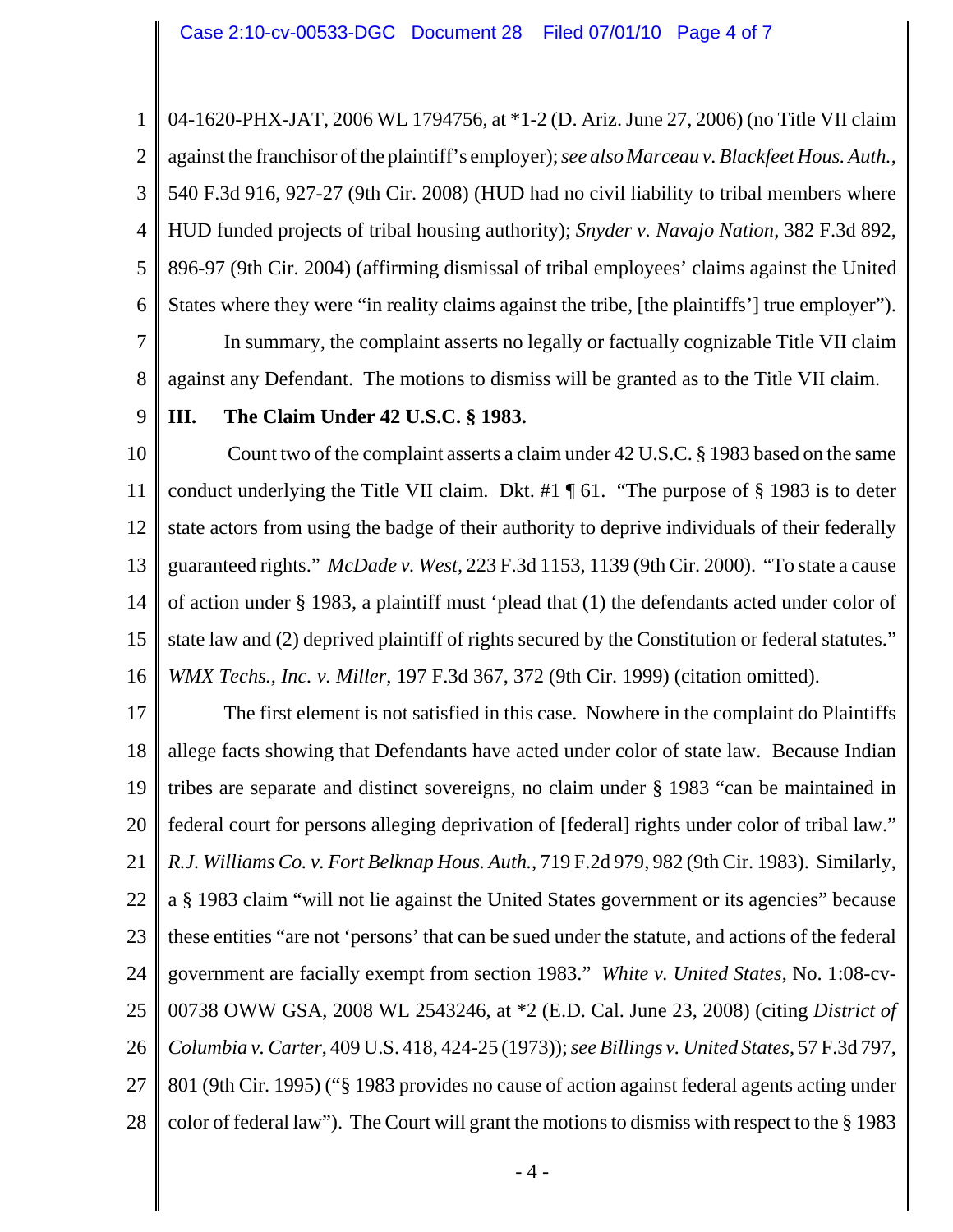1 2 3 4 5 6 7 8 9 10 claim. *See Lafaele v. Carter*, No. CIV S-07-2091 GEB JFM P, 2007 WL 3232259, at \*1 (E.D. Cal. Oct. 31, 2007) (dismissing claim against the INS as "not cognizable under § 1983 because the INS is a federal agency, rather than a person acting under color of state law"); *Wallace v. N. Cheyenne Corr. Officers*, No. CV-09-116-BLG-RFC, 2009 WL 5173897, at \*1 (D. Mont. Dec. 30, 2009) (granting motion to dismiss where the plaintiff failed to allege that "the tribal entities and officers acted 'under color of state law,' as is required to state a claim under § 1983"); *Mullins ve Sycuan Band of Kumeyaay Nation*, No. 08cv0870-LAB (JMA), 2008 WL 2745260, at \*2 (S.D. Cal. July 11, 2008) (dismissing § 1983 claims against Indian tribe's police department and officers where the complaint "omitted one key element: they did not act 'under color of state law,' as is required to state a claim under that section").<sup>1</sup>

11

## **IV. Plaintiffs' Arguments.**

12 13 Plaintiffs make several arguments in opposition to the motions to dismiss. None has merit.

14 15 16 17 Citing *Conley v. Gibson*, 355 U.S. 41, 45-46 (1957), Plaintiffs assert that a motion to dismiss may be granted only where it appears, beyond doubt, that the plaintiffs can prove no set of facts that would entitle them to relief. Dkt. #25 at 6, 8-9. This standard was retired by the Supreme Court in *Twombly*. 550 U.S. at 563.

18 19 20 21 22 The motions to dismiss must be converted to summary judgment motions, Plaintiffs argue, because they reference matters outside the pleadings. Dkt. #25 at 6. While the motion filed by the tribal Defendants includes an affidavit from Defendant Letendre (Dkt. #16-1), the Court has not considered that affidavit in ruling on the motion. The motions to dismiss therefore need not be converted to summary judgment motions.

- 23 24 Plaintiffs argue that their claims are not subject to a heightened pleading standard. Dkt. #25 at 7-8. But the Court has not applied that standard in ruling on the motions to
- 25
- 26 27 28 <sup>1</sup>It is worth noting that a claim under *Bivens v. Six Unknown Named Agents*, 403 U.S. 388 (1971), would fail because the tribal Defendants are not federal actors and a *Bivens* claim does not lie against a federal agency such as HUD. *See Corr. Servs. Corp. v. Malesko*, 534 U.S. 61, 69-71 (2001); *FDIC v. Meyer*, 510 U.S. 471, 484-86 (1994).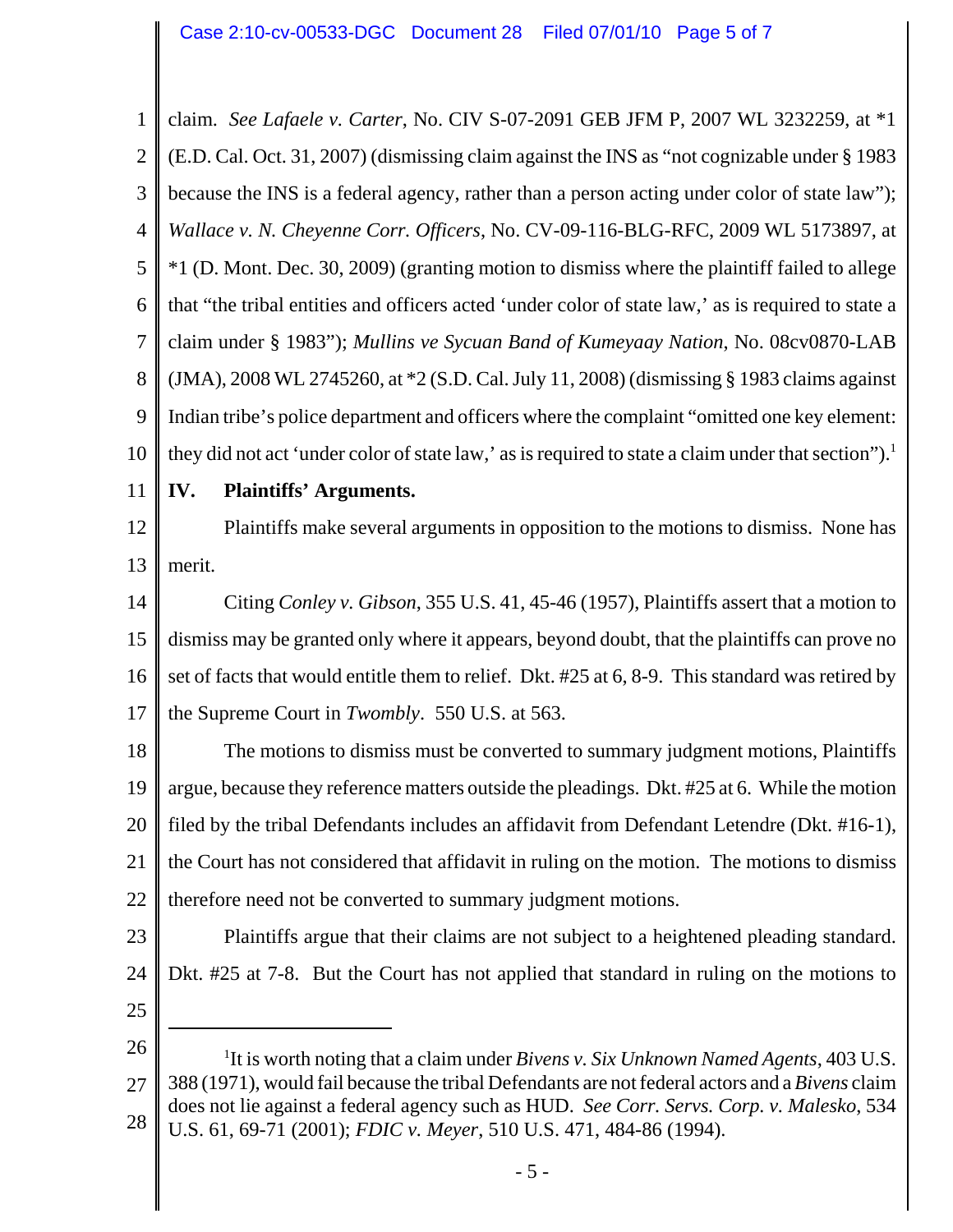## Case 2:10-cv-00533-DGC Document 28 Filed 07/01/10 Page 6 of 7

1 2 3 4 dismiss. The Court has determined that the complaint's allegations, even when taken as true and construed in Plaintiffs' favor, *see Cousins v. Lockyer*, 568 F.3d 1063, 1067 (9th Cir. 2009), are insufficient to state a plausible claim to relief. *See Twombly*, 550 U.S. at 570; *Iqbal*, 129 S. Ct. at 1949.

5 6 7 8 9 10 11 Plaintiffs further argue that dismissal is not appropriate until they have had an opportunity to conduct discovery. Dkt. #25 at 8. But Plaintiffs do not explain how discovery would save their claims. Moreover, to allow Plaintiffs to conduct discovery before they have stated valid claims to relief "would subvert the purpose of the pleading requirements." *Carpa v. Smith*, No. CIV 96-1453 PHX EHC, 1998 WL 723153, at \*4 (D. Ariz. July 20, 1998); *see Iqbal*, 129 S. Ct. at 1950 (Rule 8 "does not unlock the doors of discovery" for a plaintiff who has failed to plead a legally cognizable claim).

12 13 14 15 Plaintiffs reference EEOC guidelines, noting that the EEOC "is the federal agency responsible for administering and enforcing Title VII[.]" Dkt. #25 at 10. Plaintiffs, however, do not explain the relevance of the EEOC and its guidelines to the claims asserted in this suit. **V. Conclusion.**

16 17 18 19 The complaint purports to assert discrimination claims under Executive Order 13,087 (count one) and Title VII and 42 U.S.C. § 1983 (count two). The Court concludes that the complaint fails to state a valid claim to relief against any Defendant. The motions to dismiss will be granted.

20 21 22 23 24 25 26 27 28 Plaintiffs request leave to amend the complaint to further reflect the "true outrageous conduct" on the part of Defendants. Dkt. #25 at 3. The Court recognizes that leave to amend should be freely given when justice so requires. Fed. R. Civ. P. 15(a)(2). In opposing the motions to dismiss, however, Plaintiffs wholly failed to address the legal challenges to the complaint: that no private right of action exists under Executive Order 13,087, that Title VII does not apply to tribal entities or employees, that HUD was not Plaintiffs' employer for purposes of Title VII, and that Defendants were not persons acting under color of state law as required for a § 1983 claim. *See* Dkt. ##15, 22. Plaintiffs have not shown, and it does not otherwise appear to the Court, that the complaint's deficiencies can be cured through

- 6 -